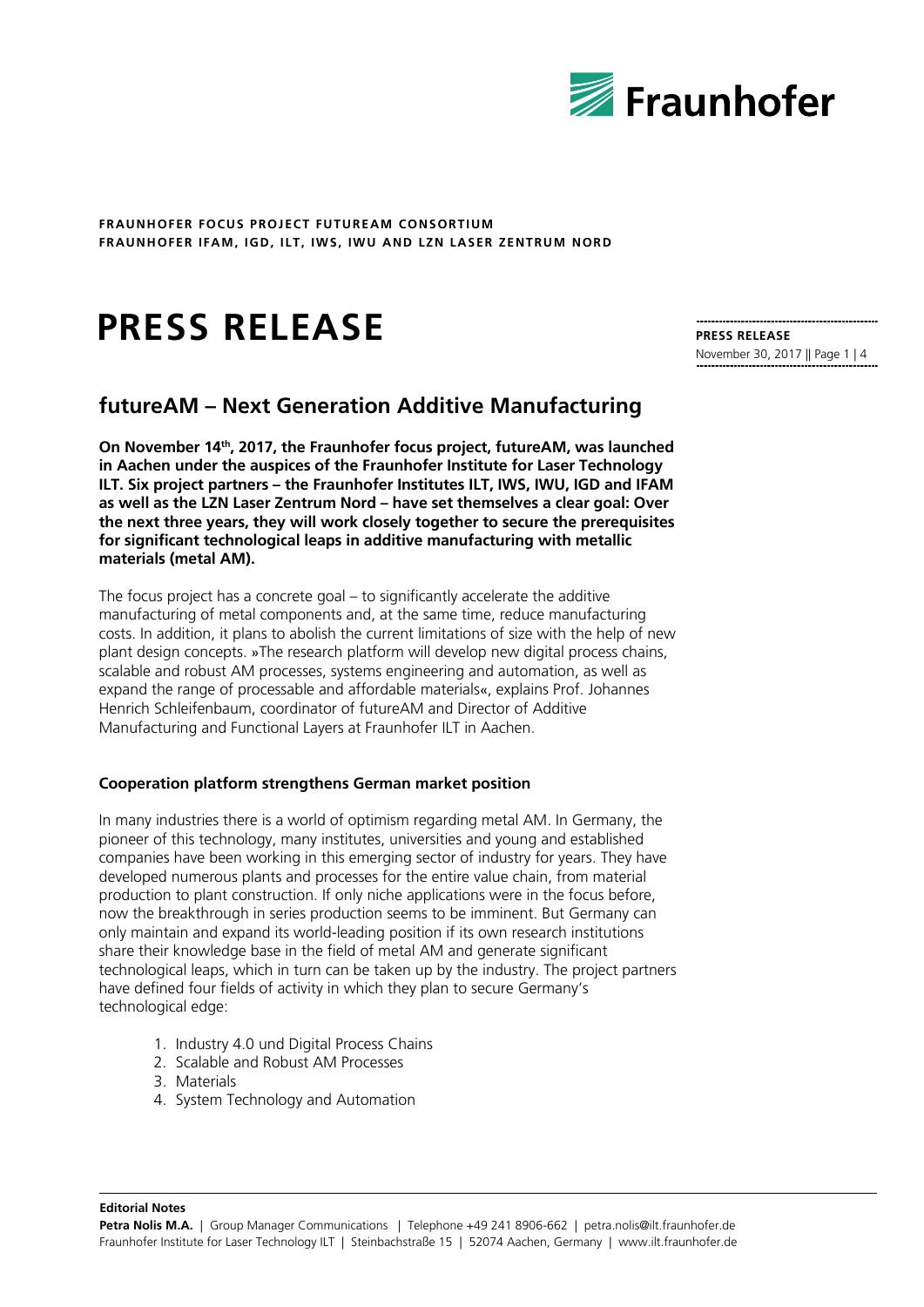

# **Production of demonstrator components in the Virtual Lab**

Consortia in the field of 3D printing are not uncommon, but the futureAM platform differs in one point from others: It is characterized by practical relevance, based on many years of experience that the participating institutions have gathered with metal AM. »It is unknown to many that some companies already use additive manufacturing for series production – for example, for the production of dentures, implants or turbine components«, says Prof. Schleifenbaum. »Building on these first pioneering achievements, we are now concerned with implementing and integrating a new generation of metal AM along the entire process chain. The complete digitization of the process chain, new materials, innovative design options and an accelerated production process by a factor of 10 are the objectives«. To this end, the six project partners cooperate in a Virtual Lab with a closed digital map of the competences and equipment of the participating institutes. Every entity – machine or product – is assigned and described a »digital twin«. On the basis of these digital twins, real systems can be optimized by means of modeling and simulation. This is used, for example, for error diagnosis, predictive analysis or product and process optimization. The role of humans is changing, moving away from today's central planning to the decision-making and monitoring. Autonomous systems within the virtual laboratory support the people on location with suitable evaluation and monitoring tools. The Virtual Lab thus provides complete digital transparency.

# **The Laser Zentrum Nord becomes a Fraunhofer Institute**

A common thread in all activities is digital transformation, because the project stands and falls on its success. The LZN Laser Zentrum Nord GmbH of the Hamburg University of Technology (TUHH) will play an important role here as it will be part of the Fraunhofer-Gesellschaft as of January 1, 2018, as the Fraunhofer Institute for Additive Production Technology IAPT. Above all, this Hanseatic institute has made a name for itself by developing complete process chains for small and large companies from a wide variety of industries. They are, therefore, also managing the first field of activity in which Industry 4.0 and digital process chains are the focus.

# **Expand and use strengths – the futureAM project partners**

The scientists of the institutes involved work together in an interdisciplinary manner. They will demonstrate how practical their innovations are on the basis of concrete components. For example, a steering knuckle will be manufactured using the multimaterial AM process. The institutes will integrate all of the steps in the entire process chain, from designing or re-designing the component, producing it with the selective laser melting process, setting up the support structures with laser metal deposition technology to removing them automatically and post-processing the component. As coordinator, Fraunhofer ILT in Aachen ensures that scalable and robust AM processes

#### **PRESS RELEASE** November 30, 2017 || Page 2 | 4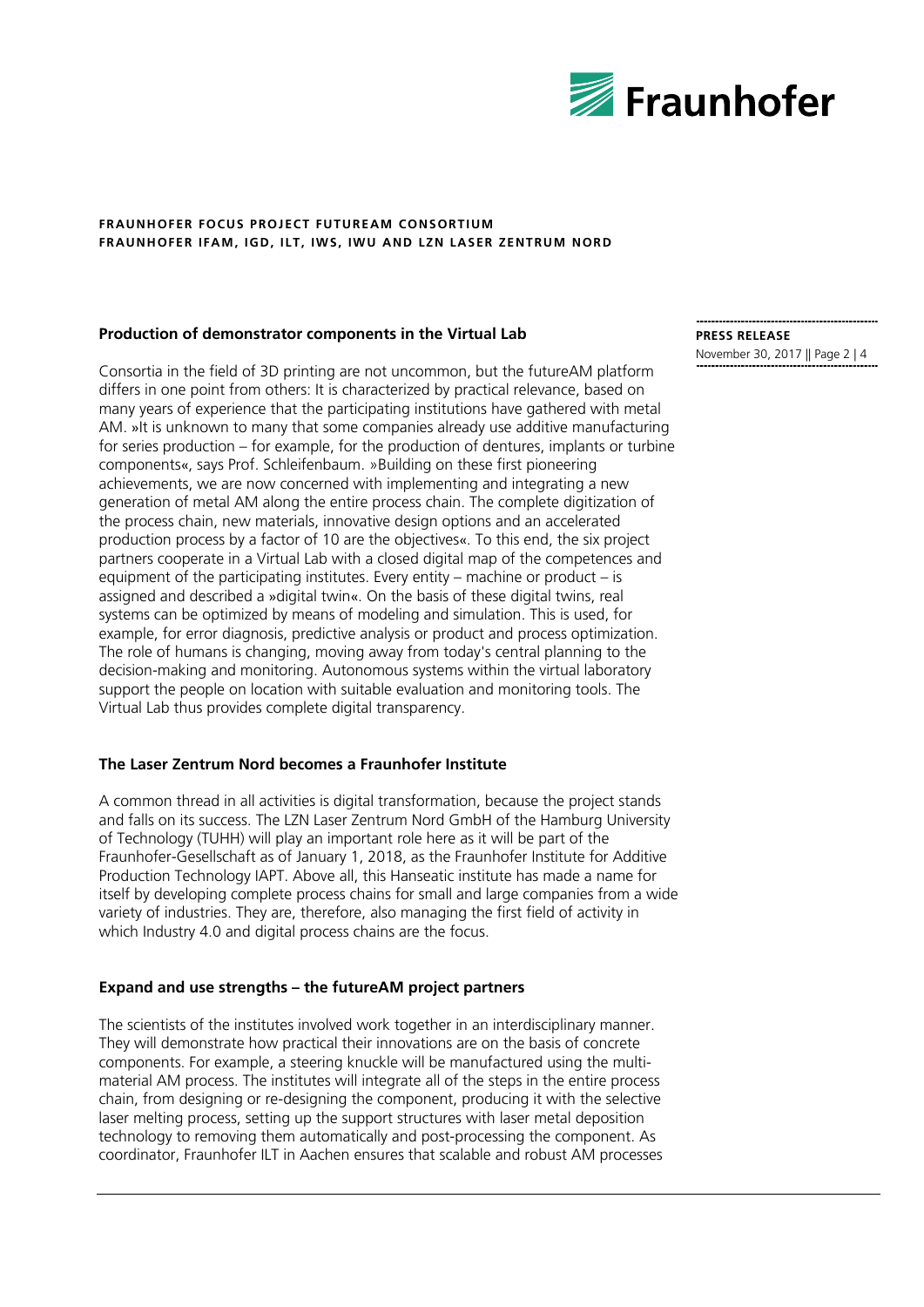

are the result. The LZN Laser Zentrum Nord, future Fraunhofer Institute for Additive Production Technology IAPT, in Hamburg, is responsible for Industry 4.0 and digital process chains; the Fraunhofer Institute for Computer Graphics Research IGD in Darmstadt is also active in this field of activity. The Fraunhofer Institute for Material and Beam Technology IWS in Dresden works together with the Fraunhofer Institute for Manufacturing Technology and Advanced Materials IFAM on a reinforcing structure made of a second high-strength material. The system technology and automation for post-processing of components is the responsibility of the Fraunhofer Institute for Machine Tools and Forming Technology IWU in Chemnitz.

# **PRESS RELEASE** November 30, 2017 || Page 3 | 4

**Image 1:**

**Partners from industry and science met on Nov. 14, 2017 for the kick-off of the Fraunhofer futureAM focus project in Aachen. © Fraunhofer ILT, Aachen, Germany / Andreas Steindl.**

#### **Image 2:**

**Christian Tenbrock, of Fraunhofer ILT, presents the SLM laboratory equipment for large metal components to the participants of the futureAM kick-off meeting. © Fraunhofer ILT, Aachen, Germany / Andreas Steindl.**